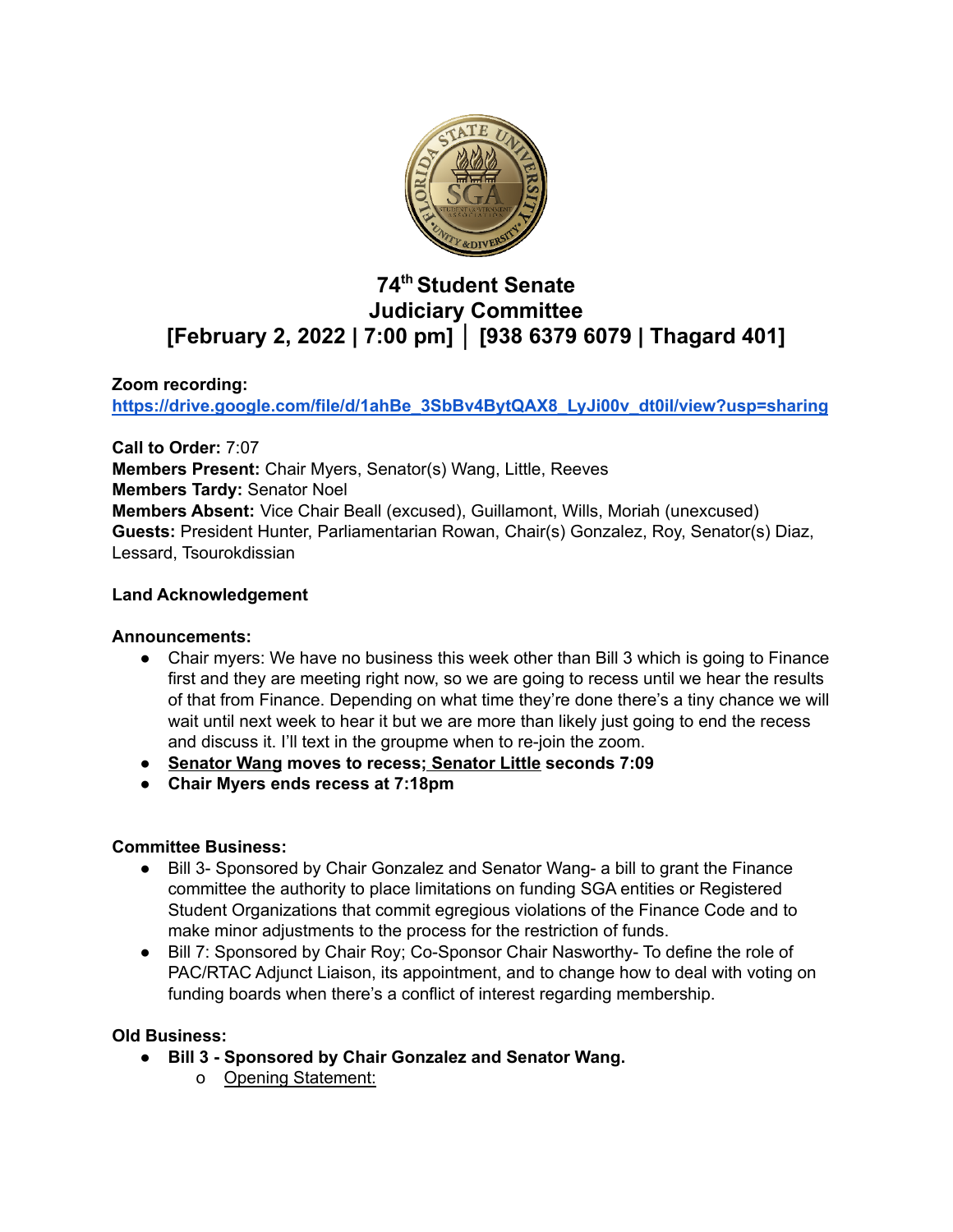- Chair Gonzalez: I heard there were a lot of concerns so we're here hoping everyone talks about it so we can figure it out in committee. This basically expands on authority currently given to the senate, it does not create new authority, it just enumerates what senate and finance can do to restrict funds. Some of the issues that were talked about is what exactly egregious is, if people look higher than the bill it enumerates exactly what those sanctions are. Two years is "up to two years" placed in order for Senate or Finance to not go rogue and restrict funding forever for an RSO, and it can be lifted with a resolution. Sponsors waive 1:23
- o Technical Non-Debatable Questions:

**None** 

- **o Senator Little moves to enter round-table discussion; Senator Reeves seconds**
- o Round-Table Discussion:
	- Senator Little: POI: would the sponsors be friendly to loewe the maximum to one year, because the nature of RSO's electing leadership once a year, something sanctionable one year from that point is probably new leadership
	- Senator wang: yes
	- Little moves to amend to change 805.3.c to strike out "two (2) years" and change to "one (1) year"; Senator Reeve seconds
	- Sponsor does not find it friendly; Senator Little does not withdrawal
		- Opening Statements on amendment:
			- $\circ$  Little: The reason why I was thinking one year is because with my RSO experience, the membership and leadership tend to change year to year. So I don't see a situation where we would feel the need to place the sanction on the restriction of their funding for two years. Sponsor yields 2: 23
			- **o Senator Wang moves to enter round table; Senator Reeves little**
			- $\circ$  Senator Wang: I'm really open to anything but I wanted to keep it at two years for now and hear what debate was going to be like, but the senate has the ability to lift restrictions. I don't See a senate that will be unfriendly to the idea that because it's a new e-board and new members and they didn't have anything to do with finance violation they won't be reasonable and not lift it. Two years is a good check just in case something really bad does happen
			- $\circ$  Senator Diaz: I'm not a member of judiciary so I don't want to urge you guys but the reason why people were against it is because it seems heavy handed. If it was so egrougius after one school year, the senate can vote to extend it again as needed. It seemed a little bit too long because within a two year period most RSO's completely flip their leadership so it seemed unnecessary. If it is so bad to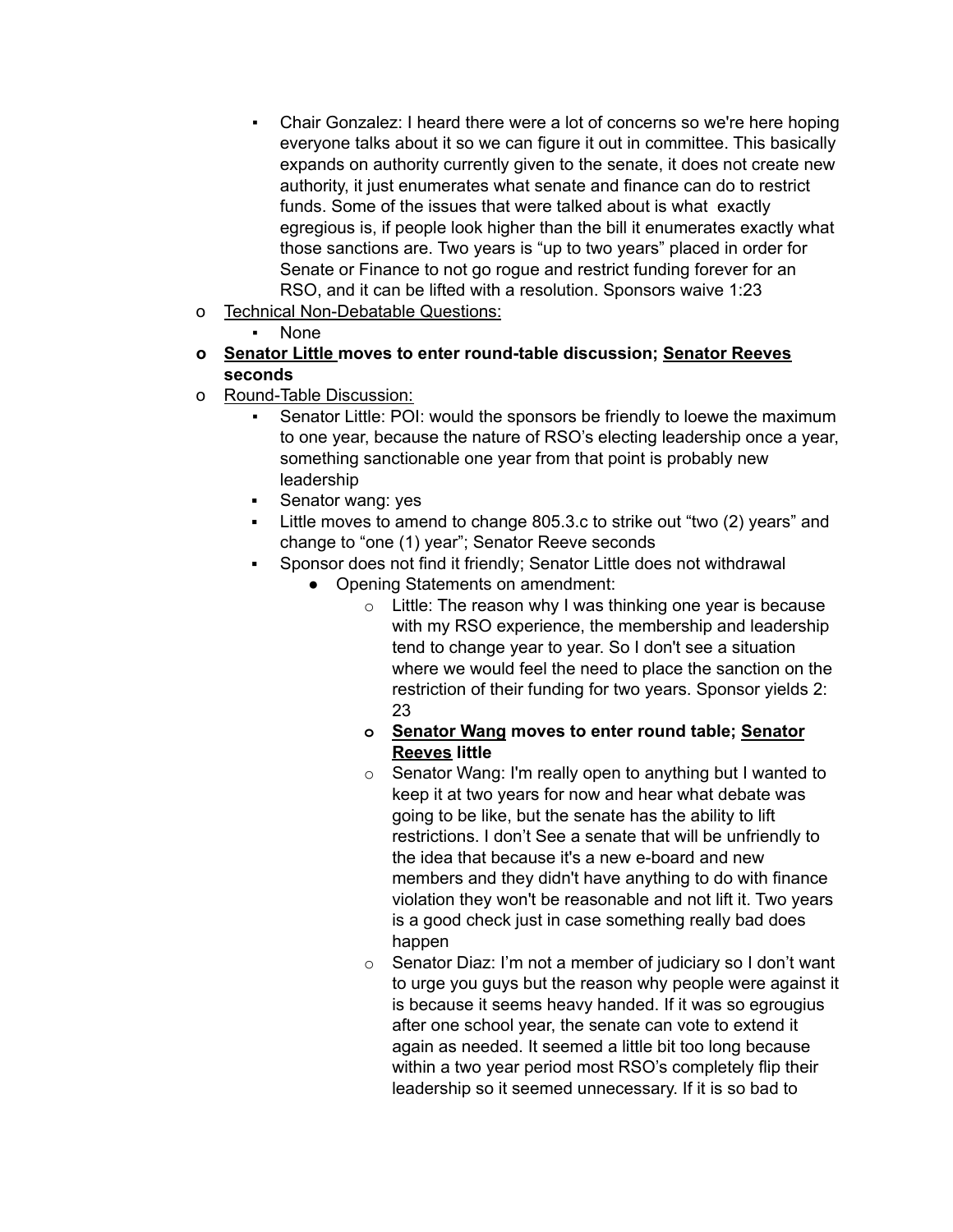require two years of sanction, the senate can extend it, I just wanted to clarify that.

- o Senator Lessard: I've been treasurer for different RSO's on campus and we do cycle our eboards every year usually in spring right before the end of fiscal year. So I do think that one year is good because it's not like the new person coming in is the one who made the violation who may have had 0 control over the situation and i dont think its fair to punish a new board for longer
- $\circ$  Senator Gonzalez: I just want to say that lets say under the original sanction was one year, but it can be up to 2. The wording is used so that you can go lower, and not higher. Basically it's not that deep, all sanctions would have to be one year.
- o Senator Lessard: POI: would the sponsor be friendly to instead of "no longer than one year", changing it to "one to two years", more of a range
- $\circ$  Senator Wang: It basically says that and in my opinion it makes it more unclear to word it like that
- o Senator Lessard: So there is no minimum right now?
- o Senator Wang: No, two years is absolute maximum right now but there is no minimum
- o Senator Diaz: Could sponsor's list or give an example of a type of egregious violation that could warrant a two year violation?
- o Chair Gonzalez: Yes, actually we went through this in budget, an org came and we asked them the standard question of if they were financially certified and they said "no we don't have to be". They genuinely didn't think they had to be because their advisor told them they didn't, but let's say that moving forward this org continues to not follow the finance code, because it's a 6 figure budget in my belief that's egregious deserving of sanctions
- o Senator Wang: Another example is that there were issues with a lot of people weren't submitting docs to student body treasurer which is really bad too, so stuff like that
- o Senator Diaz: It's unfortunate that on the senate floor we can't have these conversations but again as I said in finance, the reason why senators were so opposed to it is because we didn't know 805.2 existed. Just wanted to clear that up and I thank you for your clarification
- o Chair Gonzalez: Thank you for being here because you're the only one who raised concerns and came to committee.
- o Senator Lessard: Actually now hearing about that one organization with a 6 figure budget I actually like the two years. Students deserve to know that their A&S fees are being used appropriately
- **o Senator Little withdrawals motion to amend**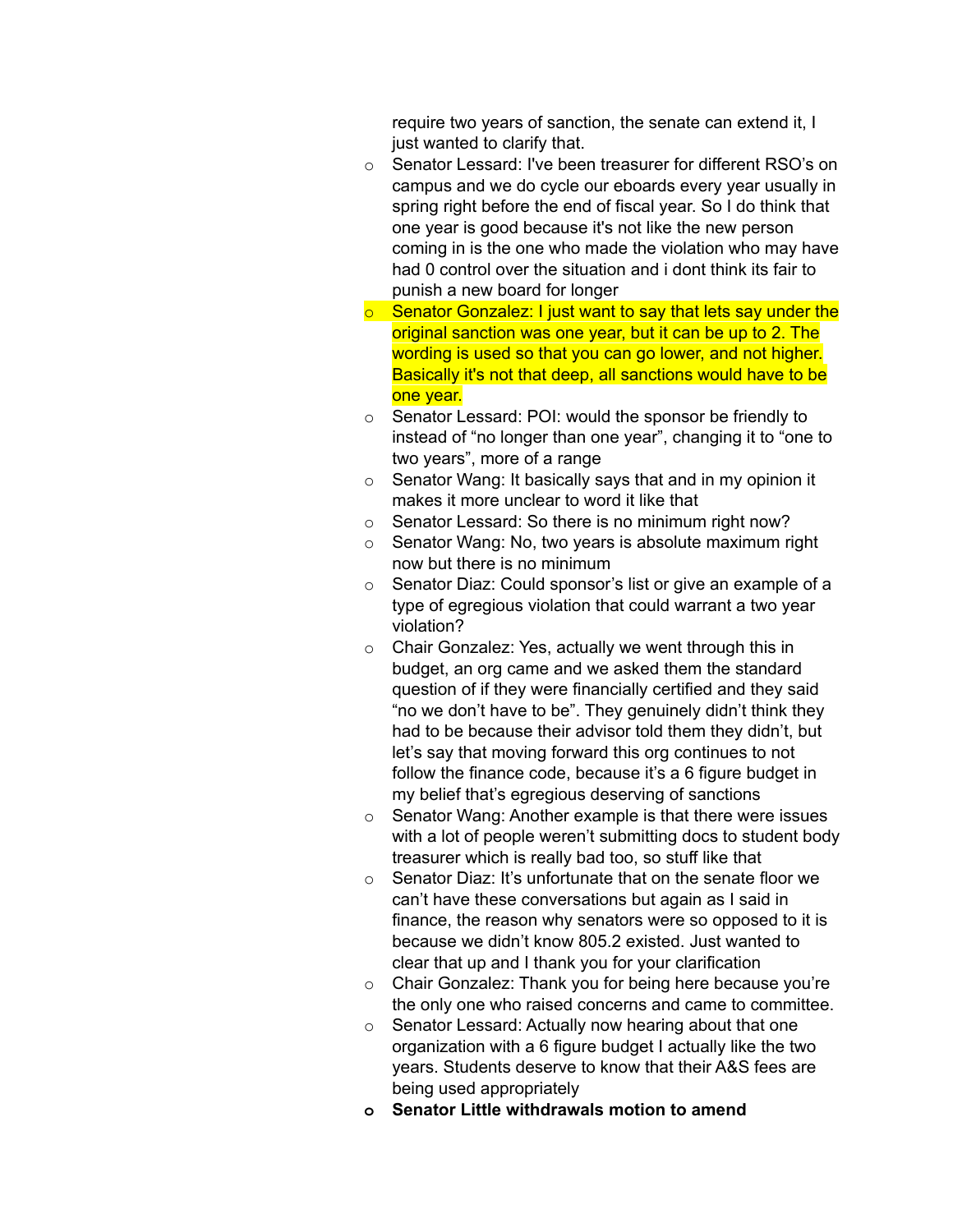- Senator Lessard: I was also one of the biggest people to object to this so I do appreciate Senator Wang hearing me out about those and pointing out 805.2. Not gonna oppose this on the senate floor because all of my concerns have been addressed
- Senator Little: I was in support when it came through the first time, still in support now. I think it's a good safeguard to make sure people aren't abusing money so this is a good idea and I'll be voting yes
- **o \_Senator Little\_\_ moves to call the question; \_Senator Reeves\_\_ seconds**
- o Closing Statement:
	- WAIVED
- o Vote:
	- Yes: [ 3 ] Senator Little, Reeves, Wang
	- $\blacksquare$  No: [0]
	- Abstain: [ 1 ] President Hunter
- **o RESULT: BILL #3 PASSES**

#### **New Business:**

- **● Bill 7: Sponsored by Chair Roy; Co-Sponsor Chair Nasworthy**
	- Opening Statement:
		- Chair Roy: Hello and good evening, So bill 7 is basically a proposal to create an adjunct liaison for RTAC and PAC to deal with its appointment and deal with conflict of interests. So there is a vice chair but it is a general member of the student body and so are the other members. And because the vice chair is just a regular person, they could not fill in for the chair in their absence. It puts a lot of eggs in one basket. Thankfully I haven't missed any meetings because of my schedule but I want to create this position so a senator can be appointed through the PAC chair submitting a name to the Senate president and this way the senator is more involved in PAC. Also there's currently a way that if you're a member of an organization you can't vote on it. USED ALL TIME
	- Technical Non-Debatable Questions:
		- Senator Wang: So if PAC and RTAC have vice chairs, can the vice chair not preside over the meeting?
		- Senator Roy: Yes
		- Senator Wang: Is it possible to have the Vice Chair preside over the meetings?
	- **○ Senator Little moves to enter round-table discussion; Senator Wang seconds**
	- Round-Table Discussion:
		- Senator Wang: I really like the idea of a liaison because of the amount of work to do. I am however concerned over 807.4 I don't see the point in someone disclosing information about their involvement.
		- Senator Roy: With PAC, it's the first step of a three step process. Because the organization can be as large as 300 staff members who are very involved and i want the finance committee to be able to see that the person from that organization voted/
		- Senator Wang: is there a way for the vice chair to preside over PAC meetings instead of the liaison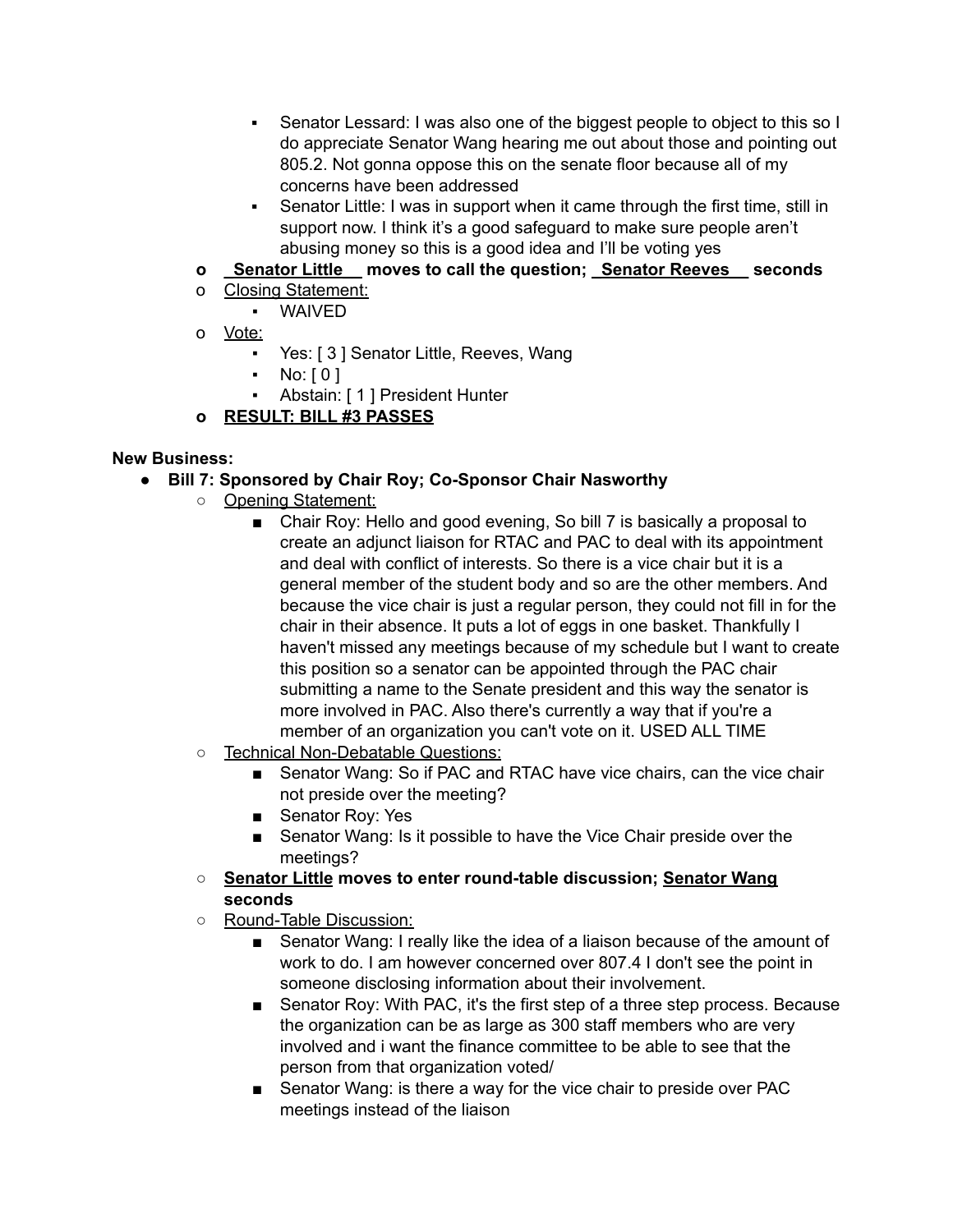- Senator Roy: I'm not sure if we can have someone presided over by a member who's not a current senator. Even though the Vice Chair may be the most eligible, I think it needs to be a senator.
- Senator Wang: Ok so I have a couple questions. Would the liaison be able to be a member of the fiance?
- Senator Roy: I would say no, but I would be friendly to any amendment
- Senator Wang: I don't know if having an adjunct liaison be forwarded and then have the senate president approve makes sense.
- Senator Little: Could everyone summarize?
- Senator Wang: So right now it says that there's no stipulation that the adjunct liaison can't be a member of finance and the sponsor already said they find it friendly. Also having the adjunct liaison to possibly undermine the president possibly amending that.
- Senator Wang: I can see your reasoning, by why did you have it said to be approved by the senate president.
- Senator Roy: Everyone gets a say in the Vice Chair of their committee. And having the senate president to appoint a vice chair seems like giving the president a lot of power. I wanted the PAC or RTAC chairs to have some sort of role and have some say so.
- Senator Wang: The president appoints liaisons, and this is not a role of a vice chair.
- Senator Little: I also have concerns that the primary liaison is the one forwarding that. I also have concerns about someone chairing a meeting because the vice chair was elected
- Senator Wang: Are you saying there's no point in an adjunct liaison
- Senator Little: I do understand why this is needed, as PAC and RTAC cannot meet if their chair is not there and what about mental health days, as it's written I think i'm going to vote no on this bill.
- Senator Wang: I understand the point of like the liaison wouldn't be someone who is appointed. I do understand that the president would appoint these people, but they are not appointing someone who is the chair. This is why i mentioned earlier about having the vice chair preside over meetings
- Senator Little: I'm in the same spot, i don't know what a solution would be
- Senator Wang: what if we made it to where they can be the primary sponsor of resolution so they can go present in finance.
- Senator Wang: I think if we just struck preside over PAC and RTAC meaning
- Senator Roy: I would be friendly to that amendment
- Senator Little: I also agree with the previous committee member's point, that striking that clause would be good. I feel like the vice chair should be able to chair a meeting considering they were voted in.
- Chair Gonalez: I do have an issue with someone who hasn't been sworn in, having responsibility and presiding over things.
- Senator Little: There is a bit of a learning curve, and I do have some concern.
- Chair Gonzalez: And also technically if the chair is not there, they are the primary sponsor and they aren't a senator.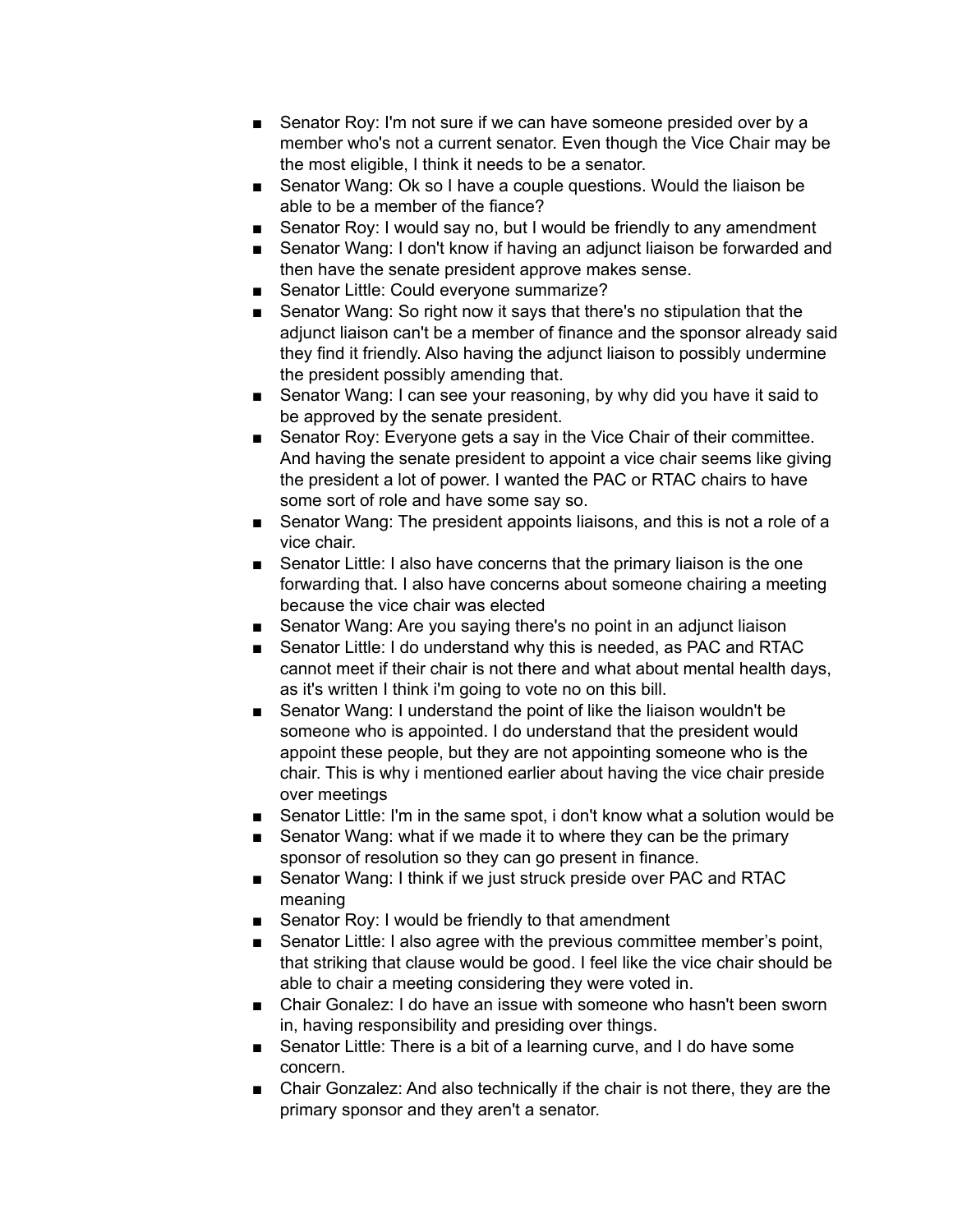**Senator Wang moves to amend 807.4.E to strike everything after "resolutions"; Senator Little seconds**

- Sponsor finds it friendly
- Amendment passes
- **Senator Wang moves to amend 807.4.E to add the sentence "The Adjunct Liaison will be appointed by the Senate President." after "...Senate." Senator Little seconds**
	- Sponsor finds it friendly
	- Amendment passes
- Senator Little: I'd love to discuss at a later date a creative solution, but in the meantime i will be voting yes
- Senator Wang: I still don't know how I feel about 807.4B2. I still don't know how comfortable with members funding their own organizations without money
- Senator Little: POI have you had a lot of circumstances where the PAC members have been a part of the organization you guys are funding.
- Senator Roy: Yes, we've had incidents. As chair I made sure there was no heavy debate based on conflict of interest. This was to allow more leniency.
- Senator Little: I'm on the fence about this one, because I dont wanna have people voting to get the most amount of money possible for their organization. But on the other hand, I was a part of many organizations that I wouldn't be biased about.
- Senator Wang: Senate is made up of 50 or so people, PAC is made up of only 3 to 5, I'm just still very uncomfortable
- Senator Little: has there been time in PAC where more than one PAC member was a part of the organization being funded.
- Senator Roy: Because of how small it is, it makes it to where every voice should have a voice. It was intended for finance to see the vote and to evaluate whether it was biased.
- Senator Wang: This did happen in RTAC where someone was biased on what they were hearing.
- Senator Roy: i appreciate all of the opinions
- **■ Senator Wang moves to amend 807.4.B(2) to strike everything after "they are…"; Senator Little seconds**
	- Sponsor finds it friendly
	- Amendment passes
- **■ Senator Wang moves to amend 807.4.B(2) to add "a member." after "they are"; Senator Little Seconds**
	- Sponsor finds it friendly
	- Amendment passes
- **Senator Little moves to call the question; Senator Wang seconds**
- Closing Statement:
	- Used all time in opening
- Vote:
	- Yes: [4] [Senator(s) Little, Wang, Noel, Reeves]